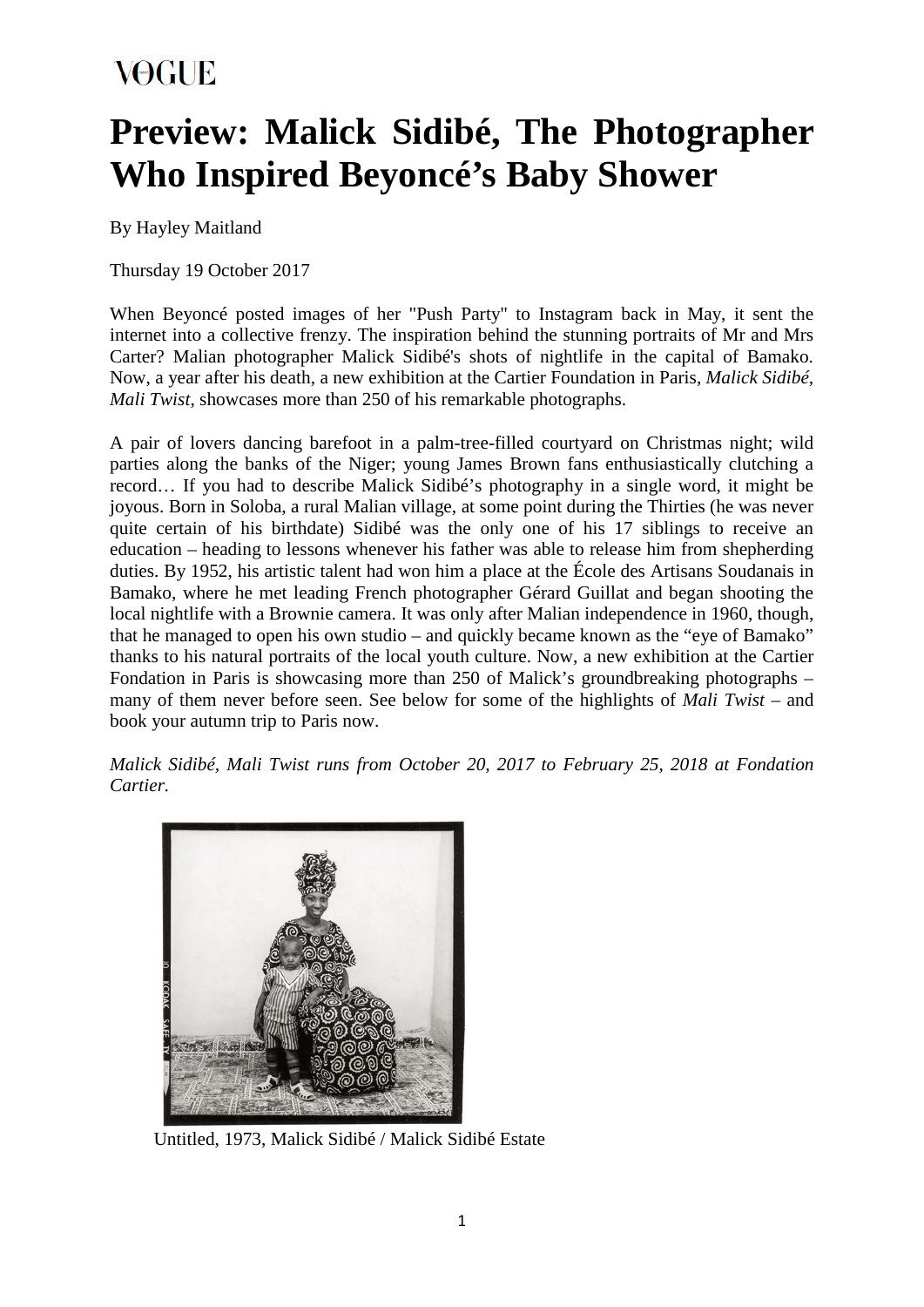

Nuit de Noël, 1963, Malick Sidibé / Fondation Cartier Pour L'art Contemporain, Paris



Moi Seul, 1974, Malick Sidibé / André Magnin



Les Amis Dans La Même Tenue , 1972, Malick Sidibé / CAAC – The Pigozzi Collection, Genève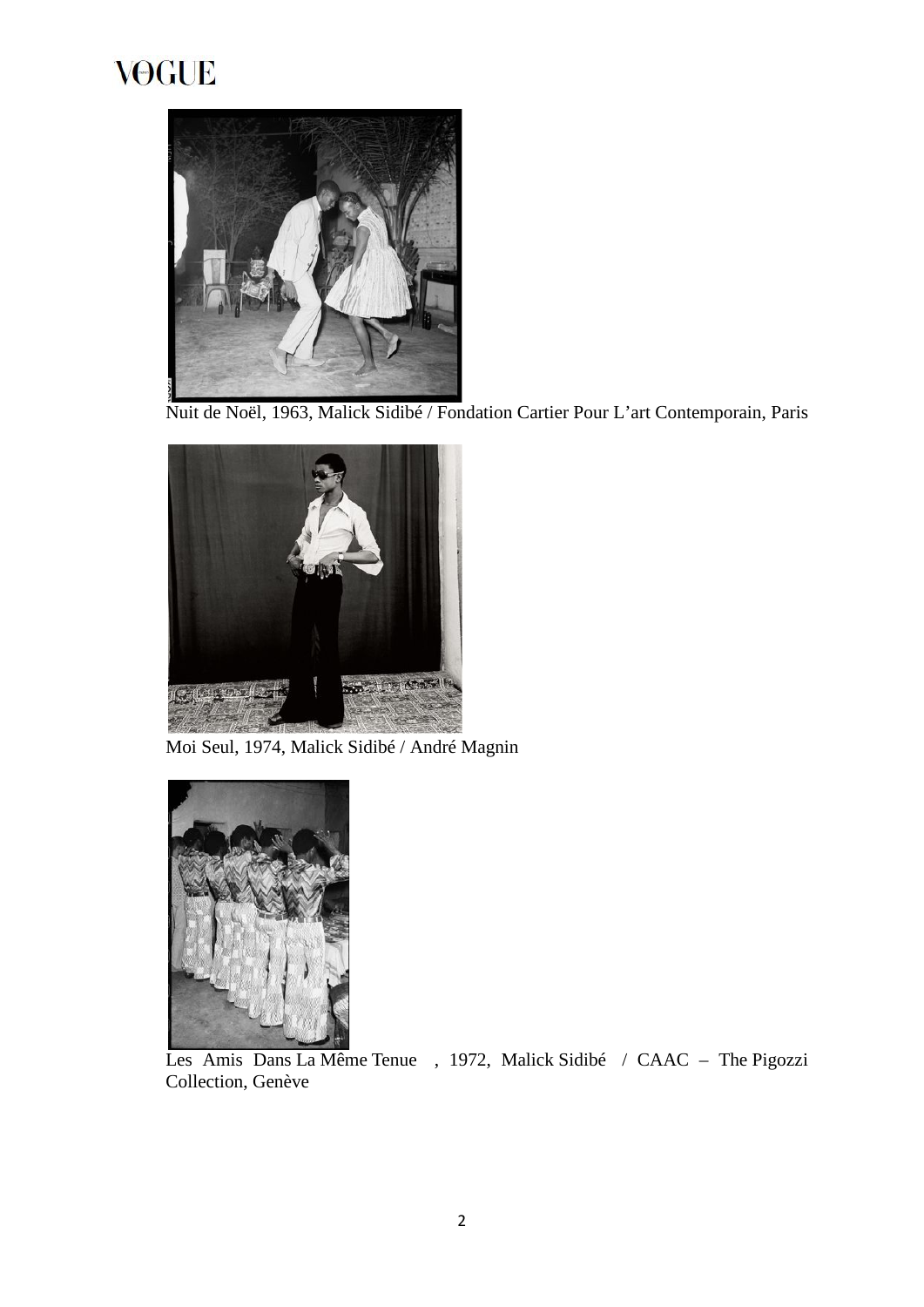

(Je L'appelais) La Gazelle / Avec Mon Chapeau Et Mes Pattes D 'éléphant, 1974, Malick Sidibé / The Pigozzi Collection, Genève



Je Suis Fou Des Disques, 1973, Malick Sidibé / Fondation Cartier Pour L'art Contemporain, Paris



Yokoro, 1970, Malick Sidibé / Galerie Du Jour Agnès B.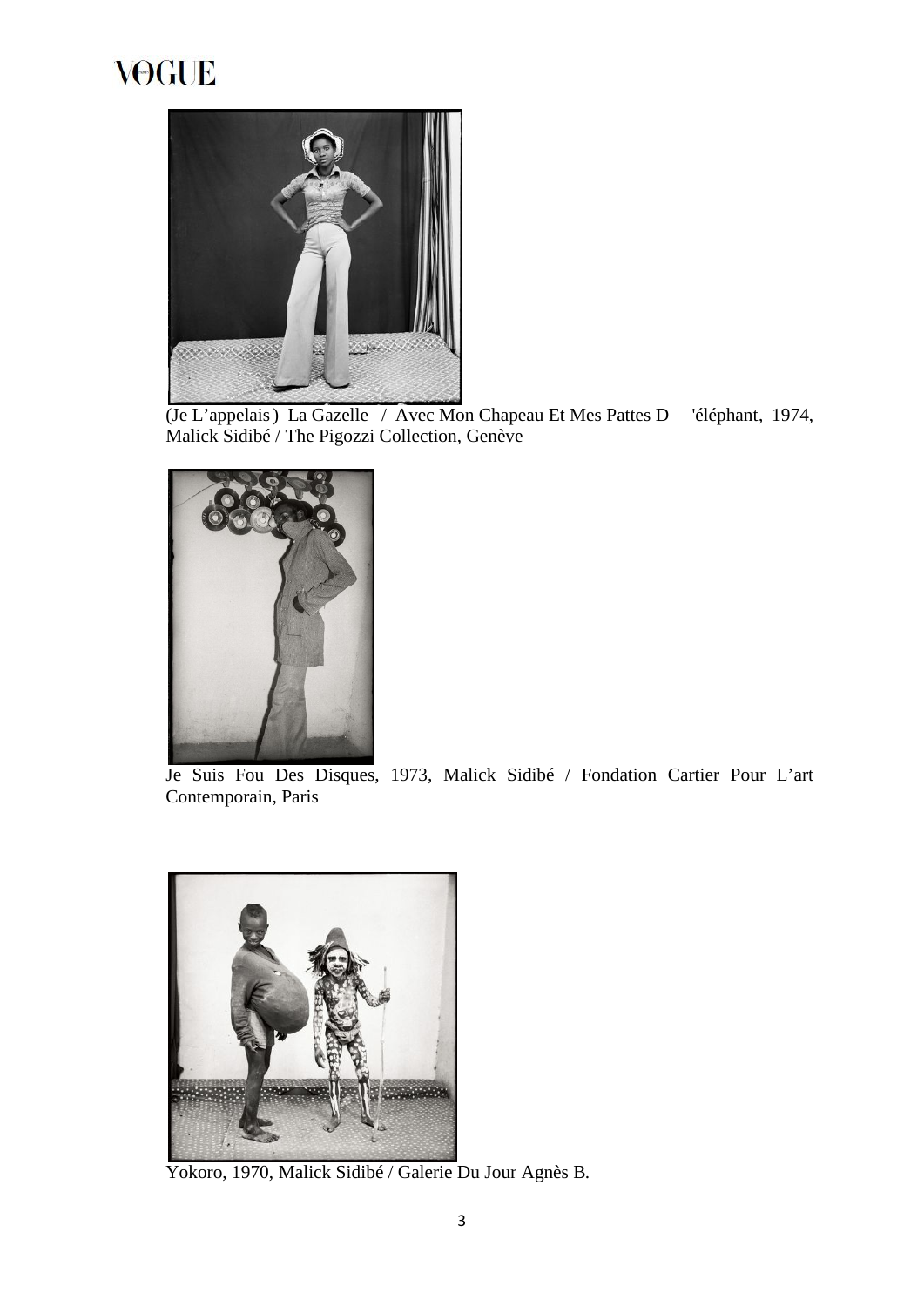

Sur Les Rochers Du Fleuve Niger, 1971, Malick Sidibé / Magnin-A



Untitled, Circa 1969, Malick Sidibé / Malick Sidibé Estate



Un Jeune Gentleman, 1978, Malick Sidibé / Magnin-A